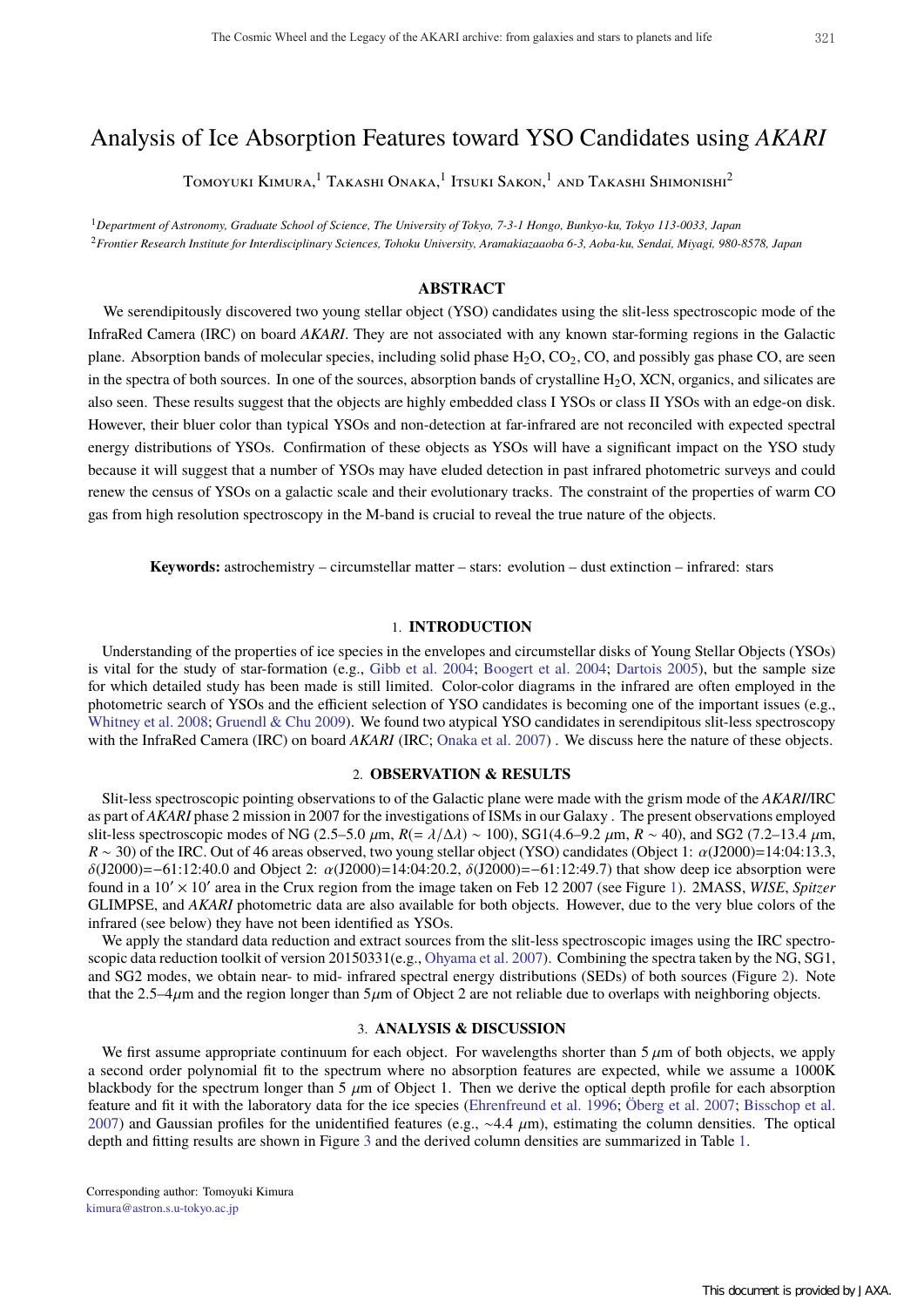## P25 - 2 T. KIMURA ET AL.



**Figure 1.** (*left*) *AKARI*/IRC pointing observation image of the objects in the NIR channel. Two point sources indicated by the green circles are the targets in this study. The left one is Object 1 and the right one is Object 2. The field-of-view (FoV) is 10′ × 10′ . (*right*) Spectroscopic image of the same region obtained with the NG slit-less mode. Objects 1 and 2 are indicated by the green arrows.



**Figure 2.** Spectral energy distribution (SED) of Object 1 (left) and Object 2 (right). The black dotted lines with the error bars show the observed SEDs and the red dots indicate photometric data points of 2MASS, GLIMPSE, and *WISE*. Solid lines indicate the continua assigned to each spectral region(blue: 2nd polynomial, yellow: 1000K Blackbody).

| Object                    | N(H <sub>2</sub> O) | $N(CH_3OH)$ | N(CO <sub>2</sub> ) | $N(CO$ ice)    | $N(CO \, gas)$     | N(XCN)        | N(HCOOH)      |
|---------------------------|---------------------|-------------|---------------------|----------------|--------------------|---------------|---------------|
| Object 1                  | $54.2 \pm 2.7$      | $\lt 4$     | $6.3 \pm 0.3$       | $11.9 \pm 2.3$ | $59 \pm 23$ (350K) | $1.8 \pm 0.6$ | < 6           |
| Object 2                  | no data             | no data     | $5.9 \pm 0.2$       | $13.2 \pm 0.9$ | $98 \pm 21 (150K)$ | < 0.6         | no data       |
| Object $1a$               | 100                 | < 7         | 12                  | 22             | 110                | 3.3           | < 11          |
| Massive YSO <sup>b</sup>  | 100                 | 9           | 19                  | 7              | no data            | 0.6           | 4             |
| Low-mass YSO <sup>b</sup> | 100                 | 6           | 28                  | 21             | no data            | 0.6           | non detection |
| Background starb          | 100                 | 8           | 26                  | 25             | no data            | non detection | non detection |

Table 1. Abundance of ice and molecular species in Objects 1 and 2 in units of 10<sup>17</sup>cm<sup>-2</sup> and comparison with typical YSOs

<sup>*a*</sup>Normalized to the H<sub>2</sub>O abundance (=100)

*b*Normalized abundance of typical YSOs from Boogert et al. (2015)

The absorption features seen in  $4.5-4.7\,\mu$ m towards Object 1 can be interpreted as a combination of CO gas of 350K, CO ice, and XCN and towards Object 2 as CO gas of 150K and CO ice. The spectrum of Object 1 also shows deep absorption of H<sub>2</sub>O ice, which may have crystalline form, small  $6-8 \mu m$  features that are attributed to various organic ices (Boogert et al. 2015), and deep  $\sim 10 \mu m$  silicate absorption (not fitted).

CO gas is a tracer of a warm environment (∼ several 100s K), and XCN and crystalline H<sub>2</sub>O are of thermal processing. Their presence thus supports that both objects are YSOs. The derived high column densities of ice species and the presence of CO gas and XCN imply that the objects may be an embedded Class I massive YSO or a Class II YSO with an edge-on disk to a certain extent (*i* ∼ 70◦, Pontoppidan et al. 2005). However, their SED peaks at around 4 µm, which is atypical to embedded YSOs (Figure 2). In addition, the Herschel Infrared Galactic Survey (Hi-GAL; Molinari et al. 2016) does not detect any far-infrared emission towards Object 1 at 70 and 170  $\mu$ m. As shown in Figure 5, their color in infrared is unusual due to extremely low flux at longer wavelengths. These facts suggest a possibility of a normal star behind a dense cloud. Figure 4 shows the YSO SED model (Robitaille et al. 2007) fitting result. It suggests that they may be nearby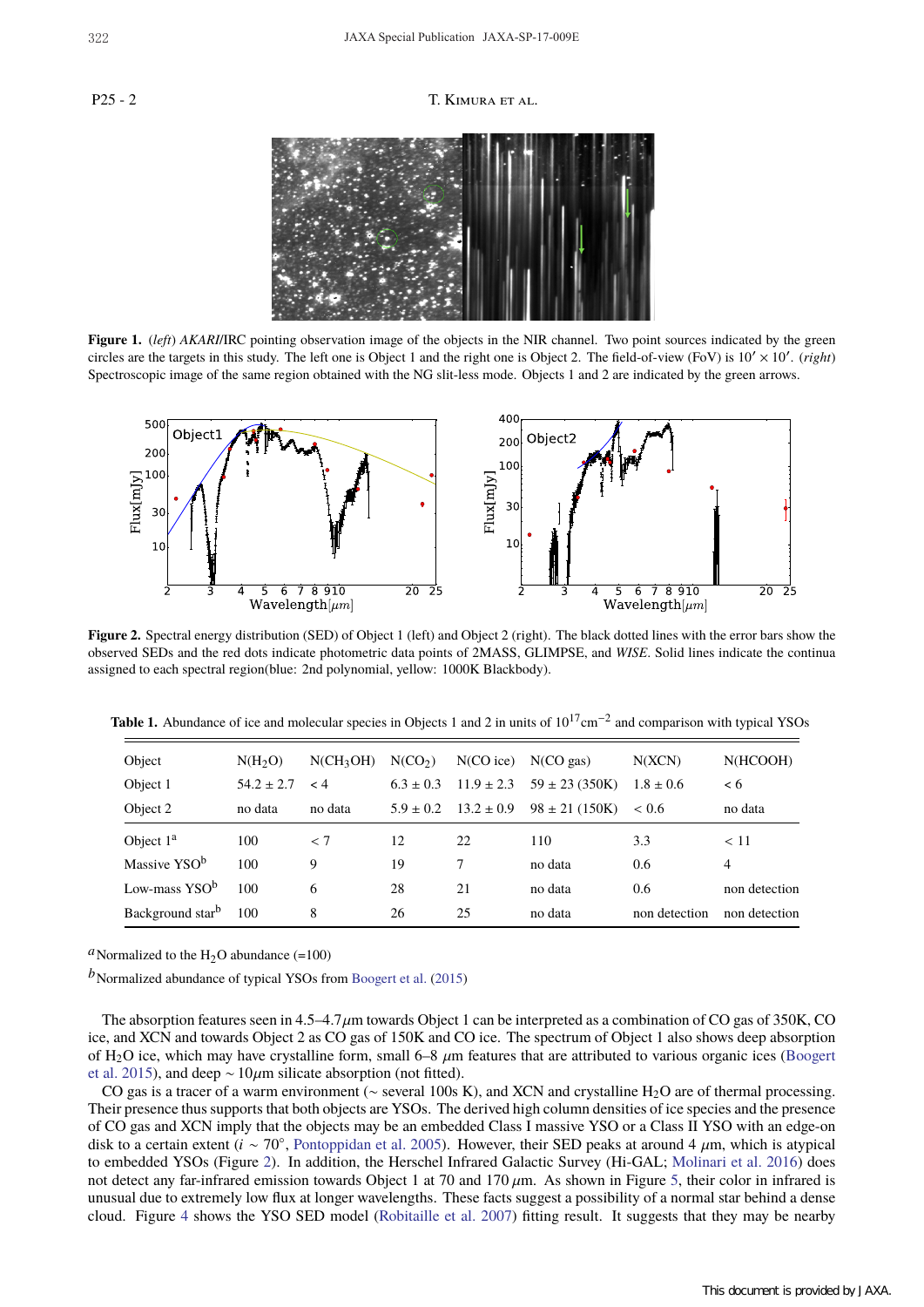Analysis of Ice Absorption Features toward YSO Candidates using *AKARI* P25 - 3



**Figure 3.** Results of fitting of the absorption features. The black solid lines indicate the summation of several absorption features. A Gaussian feature (*unidentified*; the black dashed line) is added to fit to the residual absorption near 4.4µm in both objects. The spectra of 2.5–4  $\mu$ m, 4–5 $\mu$ m, and 5–13  $\mu$ m of Object 1, that of 2.5–4  $\mu$ m of Object 2 are shown in the top left, top right, and bottom left, and bottom left panels, respectively.

(∼ 0.1kpc) and heavily attenuated (*A*<sup>V</sup> ∼ 50) background stars. However, there is no known CO cloud in this region (Dame et al. 1987) and no clear nebulosity is seen in the 3µm image. *A*<sup>V</sup> in this region is also not very high (*A*<sup>V</sup> <∼10, Dobashi et al. 2005). Thus, there is no supporting evidence for the background star hypothesis either.



**Figure 4.** YSO SED model fitting result. The SED models and fitting tools are taken from Robitaille et al. (2007). The black dots indicate the input observed flux and the solid lines show the selected model SEDs that fit to the observed data (top 10 out of 200,000 model YSOs with different parameters are shown). The best-fit SED is shown by the black solid line and other fitted models are by the gray lines. The parameters of the best-fit model YSO are given in the figure (chi-square  $\chi^2$ , interstellar extinction  $A_V$ , and the distance from the earth (distance =  $10^{\text{scale}}$ [pc])).

As shown in Figure 5, both objects are located outside of the region in an infrared color-color diagram, where known YSOs are present or where objects have not been identified as YSOs. If the two objects are proved to be truly YSOs, past search may have missed similar YSOs. No detection in the far-infrared will also raise a challenge of modeling of the objects and their evolutionary stage since deep ice absorption requires a large optical depth of obscuring dust that must emit in the far-infrared (Crapsi et al. 2008). If they turn out to be background stars, it suggests the presence of very localized dense clouds in the ISM, which will also have a significant impact on our understanding of the ISM.